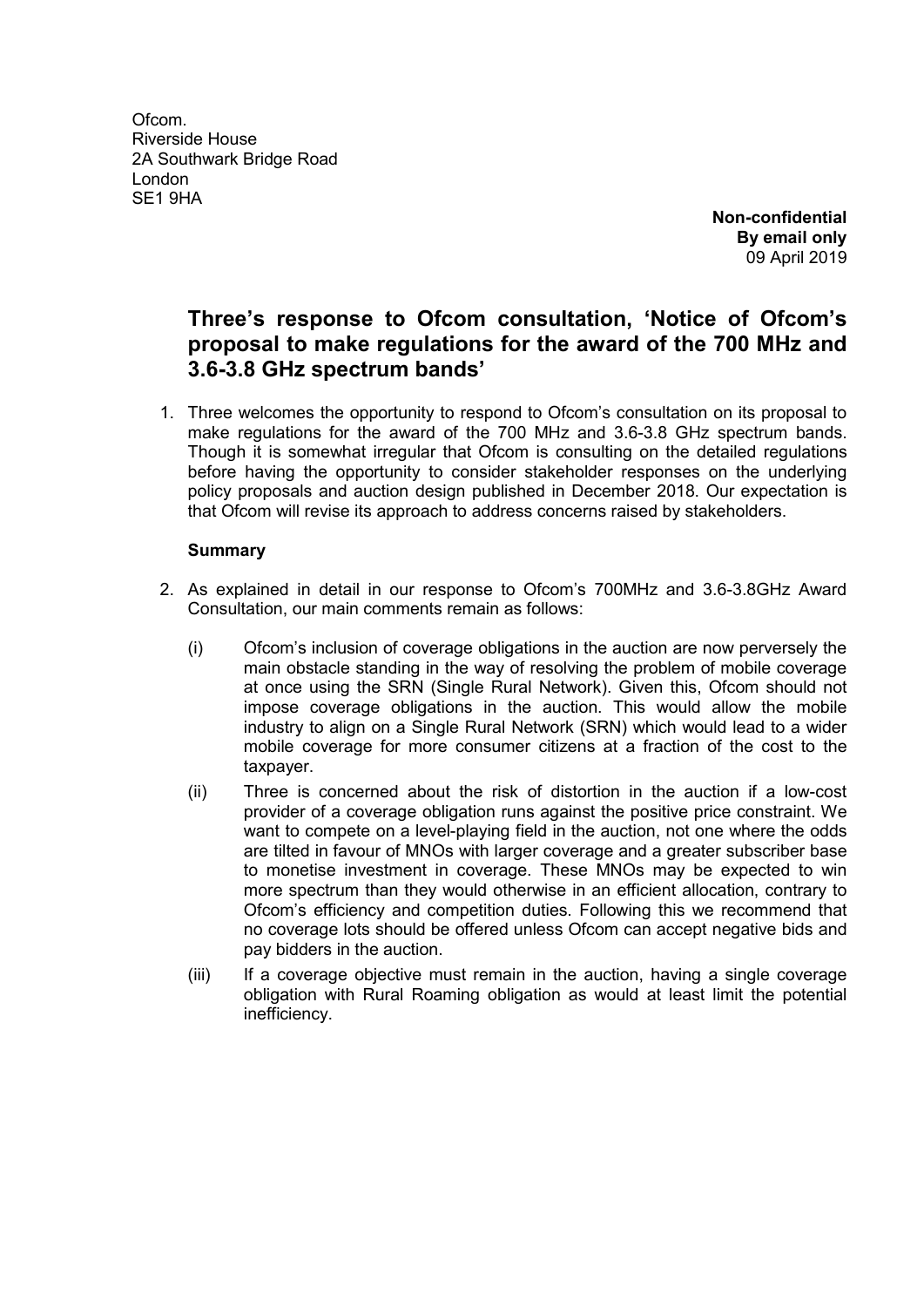- (iv) Ofcom's proposal to include coverage obligation adds a highly non-standard element to the otherwise standard CCA design which means that several standard efficiency properties of the CCA disappear.
- (v) Masking of the aggregate demand for spectrum lots in ranges of 20MHz is unnecessary in a CCA and would provide some of the benefits of an open auction, but stops short of providing the full benefits associated with an information policy where aggregate demand is disclosed after each round.
- (vi) The proposed information policy on coverage lots is undesirably opaque, while the proposed activity rule (assigning zero eligibility points to the coverage lots) is highly nonstandard and falls short of its objective.

In the remainder of this response we provide some further comments on the draft auction regulations and the supporting bidding example.

## **Comments on Ofcom's proposed auction regulation and the supporting bidding example**

- 3. The Bidding Example document while useful is missing the main feature associated with the bidding caps included in the proposed auction rules i.e. how are they calculated when the positive price constraint is binding. Our prior thinking was that the most likely explanation for zero eligibility points for the coverage lot was to partially mitigate the effect of incorrectly implementing the activity rules. If in fact Ofcom correctly implemented the activity rules, the need for assigning zero eligibility points to the coverage lot becomes unclear.
- 4. The Bidding Example document barely mentions the positive price constraint until its last page, and the positive price constraint does not appear to play any role in the calculation of the bidding caps that are elaborated in the document. As such, the document would be much more useful if it included an elaborated example in which a revealed-preference constraint is applied to two packages, at least one of which has a negative clock price in the relevant round. Such an example, in which the positive price constraint is binding at one or more of the relevant packages, will be useful to understand how Ofcom intends that the positive price constraint will enter the determination of supplementary or relative caps.
- 5. Regulation 25(3) states:

"*Chain bids which accompany a relaxed primary bid in accordance with the regulations in Chapter 5 are known as "primary chain bids*".

The reference to Chapter 5 appears to be incorrect. Presumably, the reference should be to Chapter 3.

6. Regulation 42(6) states:

"*The cap referred to is the sum which would have been payable for the connected round actual selection at the round prices in the current round.*"

This appears to be incorrect because Regulation 42 pertains to the second chain bid ("CB2"). We think that the statement in Regulation 42(6) should have been: 'The cap referred to is the sum which would have been payable for the **second eligibility reducing** round actual selection at the round prices in the current round.'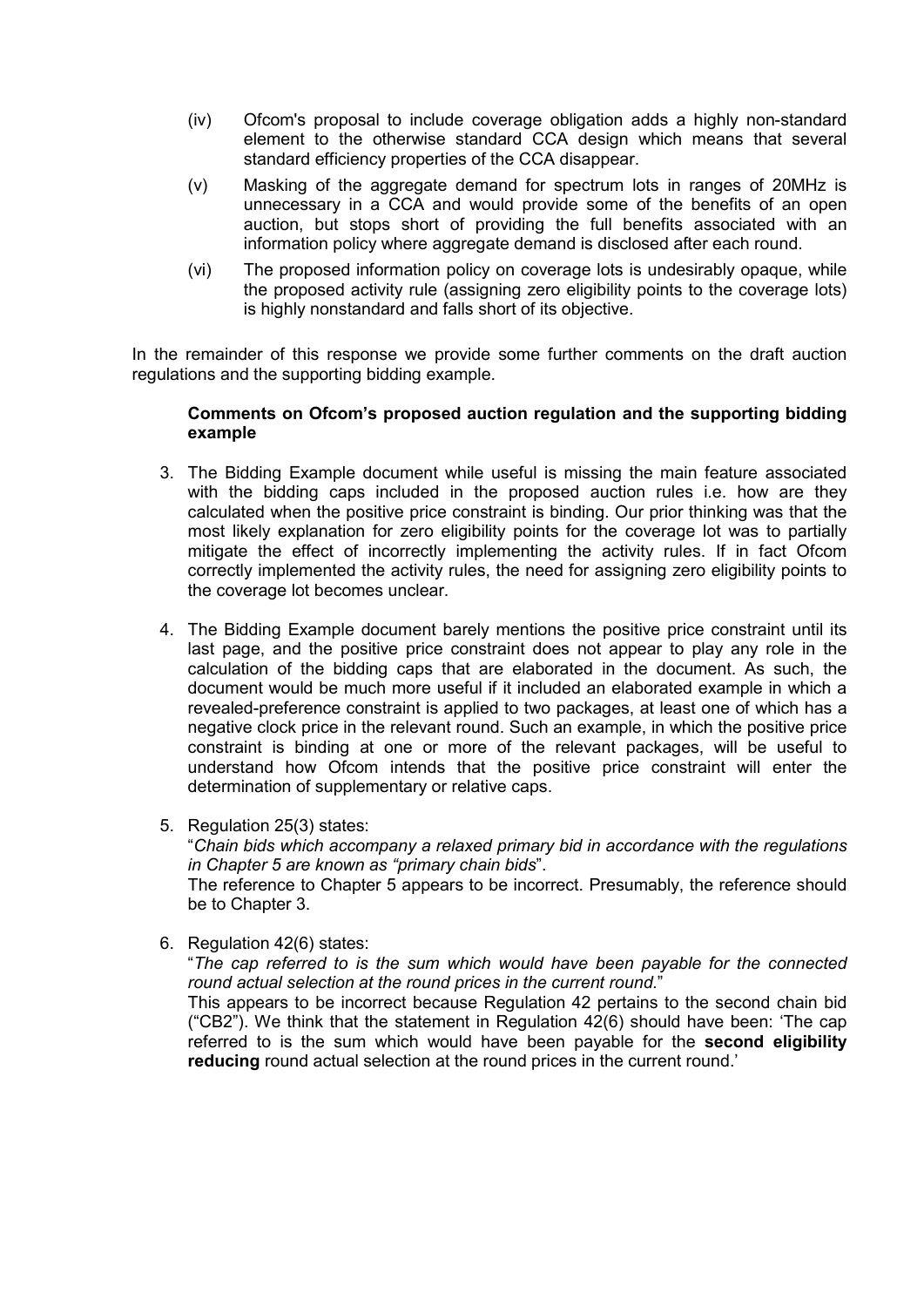- 7. Regulation 50(2)(c) specifies how the supplementary cap is calculated. Our understanding is that the amount *J* defined in this regulation takes into account the positive price constraint. This regulation would be clearer if that were stated explicitly. In addition, it uses the wording "*would be payable*" instead of the usual "*would have been bid for*" (for example, see 42(3)(c)). The "*would be payable*" wording is incorrect if interpreted as an actual payment that a bidder would be required to make if it wins this package.
- 8. Regulation 52(3) refers to "*…that primary bid round…*" which is undefined within this regulation. Furthermore, it refers to "*…the upper limit in regulation 48*", while regulation 48 does not appear to define an "*upper limit*".
- 9. Regulation 52(4) refers to the round prices in the current round and it is not clear what those prices are, since the current round is the supplementary round.
- 10. Regulation 54(3) states:

"*OFCOM will check sequentially (starting with the previously related bid in the connected eligibility reducing) each eligibility reducing round each round to establish if a chain bid is required in respect of the previous related bids made in those rounds."* Presumably, the intended statement is: OFCOM will check sequentially (starting with the previously related bid in the connected eligibility reducing **round**) each eligibility reducing round to establish if a chain bid is required in respect of the previous related bids made in those rounds.

- 11. Regulation 56(5) refers to Regulation 51(2)(c); however, there is no Regulation 51(2)(c) in the Draft Regulations.
- 12. In Regulation 57(2), the reference to Regulation 53 appears to be incorrect since Regulation 53 does not have any steps associated with it.
- 13. In Regulation 60(1), the reference to Regulation 56 also appears to be incorrect.
- 14. The meaning of Regulation 60(1)(a) is unclear.
- 15. Regulations 92(1) refers to "*the total 700 MHz paired frequency base price*". However, there is no such price. The base price that is determined after the supplementary round pertains to the bidder's winning package, not only to the bidder's winnings of 700 MHz spectrum. Similar comments apply to Regulations 97(1) and 102(1).
- 16. Regulation 2 of Schedule 4 states:
	- "*The base price for each winning principal stage bid shall be—*
	- *(a) no less than the highest between—*
		- *(i) the total of the round prices in the first primary bid round for the lots included in the selection of lots specified in that winning principal stage bid; and (ii) one thousand pounds; and*
	- *(b) no greater than the amount of that winning principal stage bid."*

This statement is somewhat confusing because clause (a)(i) does not explicitly mention